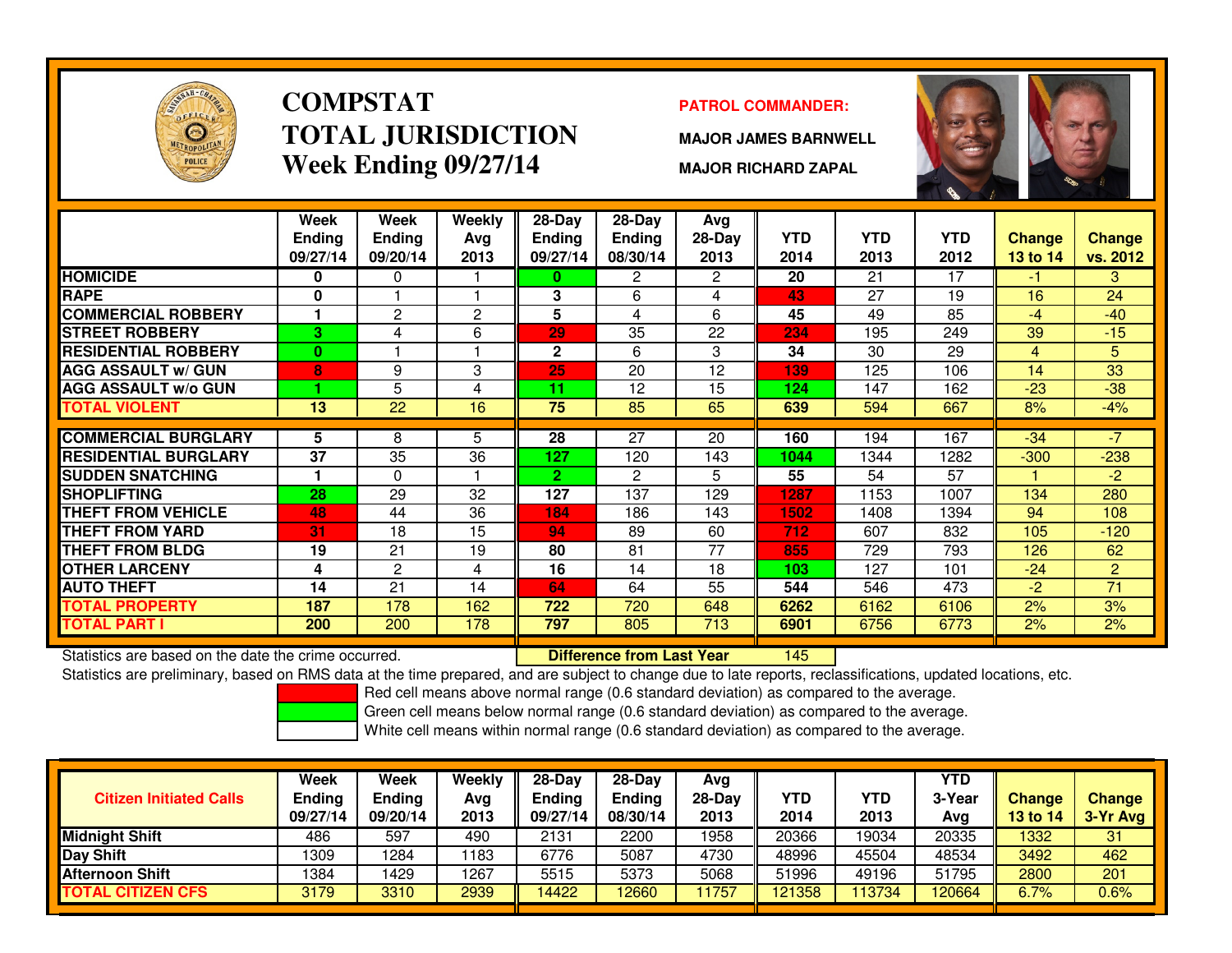

# **COMPSTATWEST CHATHAM PRECINCTWeek Ending 09/27/14**

**PRECINCT COMMANDER:**



**CAPT. CHARLES HALL**

|                             | Week<br><b>Ending</b><br>09/27/14 | Week<br><b>Ending</b><br>09/20/14 | Weekly<br>Avg<br>2013 | $28$ -Day<br><b>Ending</b><br>09/27/14 | 28-Day<br><b>Ending</b><br>08/30/14 | Avg<br>$28-Day$<br>2013 | <b>YTD</b><br>2014 | <b>YTD</b><br>2013 | YTD<br>2012 | <b>Change</b><br>13 to 14 | <b>Change</b><br>vs. 2012 |
|-----------------------------|-----------------------------------|-----------------------------------|-----------------------|----------------------------------------|-------------------------------------|-------------------------|--------------------|--------------------|-------------|---------------------------|---------------------------|
| <b>HOMICIDE</b>             | 0                                 | $\mathbf{0}$                      | 0                     | 0                                      | $\Omega$                            | $\Omega$                |                    | 2                  | 0           | -1                        |                           |
| <b>RAPE</b>                 | 0                                 | 0                                 | 0                     | $\bf{0}$                               |                                     |                         | 10                 | 6                  | 6           | 4                         | 4                         |
| <b>COMMERCIAL ROBBERY</b>   | $\bf{0}$                          |                                   | $\Omega$              | $\mathbf{2}$                           | 2                                   |                         | 7                  | 4                  | 17          | 3                         | $-10$                     |
| <b>STREET ROBBERY</b>       | $\bf{0}$                          | $\Omega$                          | $\Omega$              | $\bf{0}$                               | $\overline{2}$                      | 2                       | 21                 | 21                 | 30          | $\Omega$                  | $-9$                      |
| <b>RESIDENTIAL ROBBERY</b>  | $\bf{0}$                          | $\Omega$                          | $\Omega$              | $\bf{0}$                               | 2                                   |                         | 10                 | 5                  | 5           | 5                         | 5                         |
| <b>AGG ASSAULT w/ GUN</b>   | $\overline{2}$                    | $\Omega$                          | $\Omega$              | $\mathbf{2}$                           |                                     |                         | 13                 | 12                 | 12          |                           |                           |
| <b>AGG ASSAULT w/o GUN</b>  | $\bf{0}$                          | 0                                 |                       |                                        |                                     | 3                       | 13                 | 25                 | 22          | $-12$                     | $-9$                      |
| <b>TOTAL VIOLENT</b>        | $\overline{2}$                    |                                   | $\overline{2}$        | 5                                      | 9                                   | 8                       | $\overline{75}$    | $\overline{75}$    | 92          | 0%                        | $-18%$                    |
|                             |                                   |                                   |                       |                                        |                                     |                         |                    |                    |             |                           |                           |
| <b>COMMERCIAL BURGLARY</b>  | 3                                 | 2                                 |                       | 12                                     | 9                                   | 2                       | 40                 | 24                 | 25          | 16                        | 15                        |
| <b>RESIDENTIAL BURGLARY</b> | $\overline{\phantom{a}}$          | 10                                | 6                     | 33                                     | 30                                  | 25                      | 200                | 226                | 206         | $-26$                     | $-6$                      |
| <b>SUDDEN SNATCHING</b>     | 0                                 | $\Omega$                          | 0                     | $\bf{0}$                               | 0                                   | 0                       | 4                  | 0                  | 8           | 4                         | -4                        |
| <b>SHOPLIFTING</b>          | 3                                 | 2                                 | 3                     | 14                                     | 17                                  | 12                      | 190                | 109                | 97          | 81                        | 93                        |
| <b>THEFT FROM VEHICLE</b>   | 11                                | 12                                | 5                     | 37                                     | 30                                  | 21                      | 239                | 205                | 199         | 34                        | 40                        |
| <b>THEFT FROM YARD</b>      | 4                                 | 5                                 | $\overline{c}$        | 14                                     | 15                                  | 8                       | 109                | 80                 | 133         | 29                        | $-24$                     |
| <b>THEFT FROM BLDG</b>      | 3                                 | 3                                 | 3                     | 13                                     | 15                                  | 11                      | 145                | 103                | 125         | 42                        | 20                        |
| <b>OTHER LARCENY</b>        | 0                                 | 0                                 |                       | 4                                      | 5                                   | $\overline{2}$          | 23                 | 11                 | 17          | 12                        | 6                         |
| <b>AUTO THEFT</b>           | 3                                 | 5                                 | $\mathbf{2}$          | 14                                     | 13                                  | 9                       | 103                | 87                 | 66          | 16                        | 37                        |
| <b>TOTAL PROPERTY</b>       | 34                                | 39                                | 23                    | 141                                    | 134                                 | 91                      | 1053               | 845                | 876         | 25%                       | 20%                       |
| TOTAL PART I                | 36                                | 40                                | 25                    | 146                                    | 143                                 | 99                      | 1128               | 920                | 968         | 23%                       | 17%                       |

Statistics are based on the date the crime occurred. **Difference from Last Year** 

Statistics are based on the date the crime occurred. **Externee the Luid Confference from Last Year The 208 Lui**<br>Statistics are preliminary, based on RMS data at the time prepared, and are subject to change due to late repo

Red cell means above normal range (0.6 standard deviation) as compared to the average.

Green cell means below normal range (0.6 standard deviation) as compared to the average.

| <b>Citizen Initiated Calls</b> | Week<br><b>Ending</b><br>09/27/14 | Week<br><b>Ending</b><br>09/20/14 | Weekly<br>Avg<br>2013 | $28-Day$<br>Ending<br>09/27/14 | $28-Dav$<br><b>Ending</b><br>08/30/14 | Avg<br>$28-Dav$<br>2013 | YTD<br>2014 | <b>YTD</b><br>2013 | <b>YTD</b><br>3-Year<br>Avg | <b>Change</b><br><b>13 to 14</b> | <b>Change</b><br>3-Yr Avg |
|--------------------------------|-----------------------------------|-----------------------------------|-----------------------|--------------------------------|---------------------------------------|-------------------------|-------------|--------------------|-----------------------------|----------------------------------|---------------------------|
| <b>Midnight Shift</b>          | 110                               | 115                               | 97                    | 428                            | 431                                   | 389                     | 4055        | 3736               | 4040                        | 319                              | 15                        |
| Day Shift                      | 270                               | 297                               | 242                   | 2643                           | 1084                                  | 967                     | 10021       | 9377               | 9868                        | 644                              | 153                       |
| <b>Afternoon Shift</b>         | 283                               | 297                               | 259                   | 121                            | 1018                                  | 1036                    | 10850       | 10058              | 0655                        | 792                              | 195                       |
| <b>TOTAL CITIZEN CFS</b>       | 663                               | 663                               | 598                   | 4192                           | 2533                                  | 2392                    | 24926       | 23171              | 24563                       | 7.6%                             | .5%                       |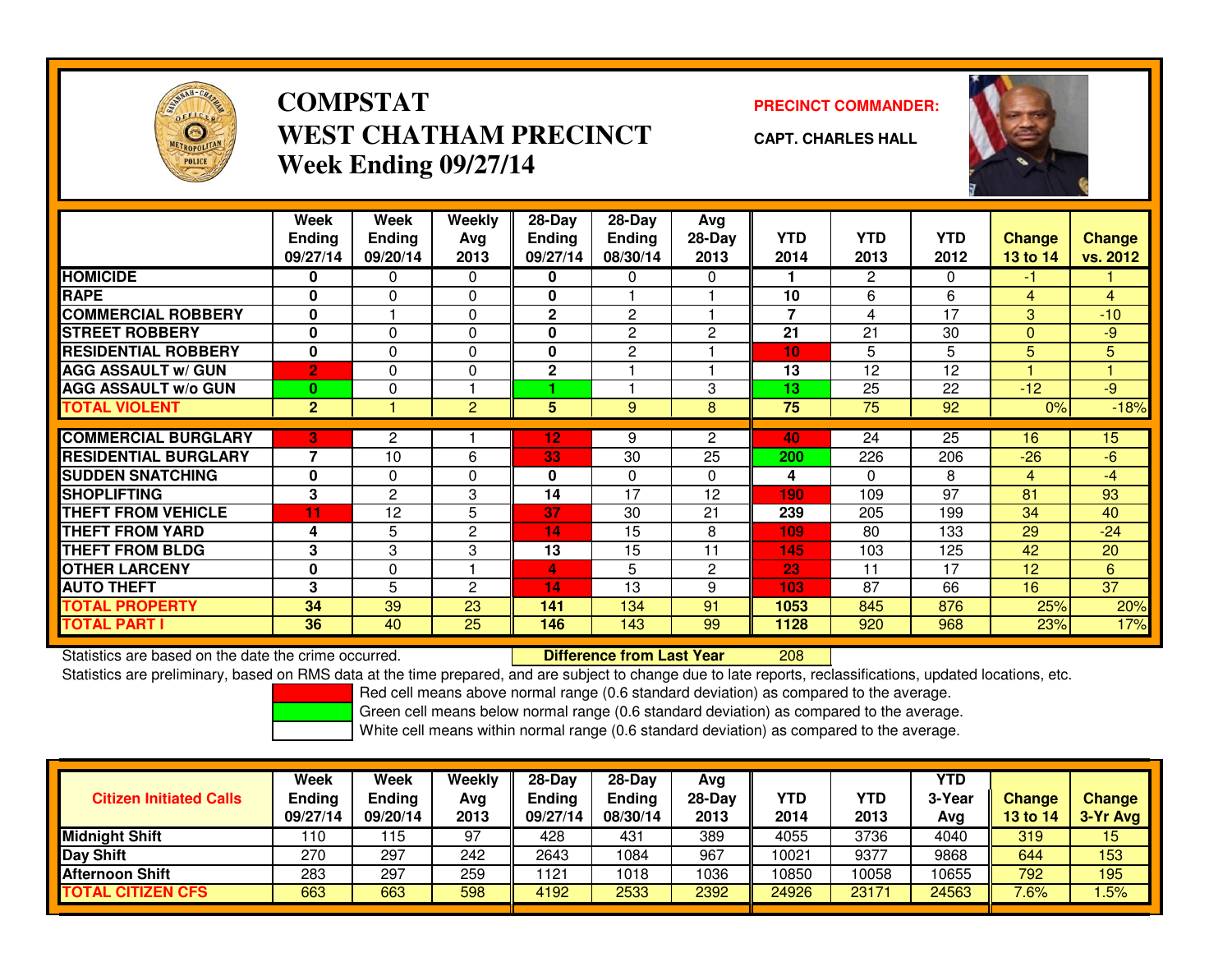

## **COMPSTATDOWNTOWN PRECINCTWeek Ending 09/27/14**

### **PRECINCT COMMANDER:**

### **CAPT. BEN HERRON**

<sup>112</sup>



|                             | Week           | Week          | Weekly         | $28$ -Day     | $28 - Day$     | Avg            |            |            |            |                |                |
|-----------------------------|----------------|---------------|----------------|---------------|----------------|----------------|------------|------------|------------|----------------|----------------|
|                             | <b>Ending</b>  | <b>Ending</b> | Avg            | <b>Ending</b> | Ending         | 28-Day         | <b>YTD</b> | <b>YTD</b> | <b>YTD</b> | Change         | <b>Change</b>  |
|                             | 09/27/14       | 09/20/14      | 2013           | 09/27/14      | 08/30/14       | 2013           | 2014       | 2013       | 2012       | 13 to 14       | vs. 2012       |
| <b>HOMICIDE</b>             | 0              | $\mathbf{0}$  | 0              | 0             |                |                | 3.         | 8          | 6          | $-5$           | $-3$           |
| <b>RAPE</b>                 | $\bf{0}$       |               | 0              |               | $\overline{2}$ |                | 7          | 6          | 5          |                | $\overline{2}$ |
| <b>COMMERCIAL ROBBERY</b>   | 0              |               | 0              |               |                |                | 5          | 9          | 9          | $-4$           | $-4$           |
| <b>STREET ROBBERY</b>       | $\bf{0}$       | 3             | $\mathbf{2}$   | 9             | 12             | 8              | 61         | 74         | 77         | $-13$          | $-16$          |
| <b>RESIDENTIAL ROBBERY</b>  | 0              | $\Omega$      | 0              | 0             | $\Omega$       |                |            | 6          | 6          | $-5$           | $-5$           |
| <b>AGG ASSAULT w/ GUN</b>   | $\bf{0}$       | 4             |                | 5             | 5              | 3              | 27         | 30         | 19         | $-3$           | 8              |
| <b>AGG ASSAULT w/o GUN</b>  | $\bf{0}$       |               |                | 3             | 3              | 4              | 32         | 34         | 50         | $-2$           | $-18$          |
| <b>TOTAL VIOLENT</b>        | $\bf{0}$       | 10            | 4              | 19            | 24             | 18             | 136        | 167        | 172        | $-19%$         | $-21%$         |
| <b>COMMERCIAL BURGLARY</b>  | 0              |               |                | 5             | 5.             | 3              | 28         | 26         | 23         | $\overline{2}$ | 5.             |
| <b>RESIDENTIAL BURGLARY</b> | 5              | 4             | 3              | 11            | 11             | 13             | 87         | 125        | 115        | $-38$          | $-28$          |
| <b>SUDDEN SNATCHING</b>     | $\bf{0}$       | $\Omega$      |                |               |                | $\overline{2}$ | 19         | 29         | 26         | $-10$          | $-7$           |
| <b>SHOPLIFTING</b>          | 4              |               | 4              | 11            | 11             | 17             | 166        | 163        | 102        | 3              | 64             |
| <b>THEFT FROM VEHICLE</b>   | 11             | 8             | 7              | 36            | 41             | 29             | 398        | 277        | 291        | 121            | 107            |
| <b>THEFT FROM YARD</b>      | 13             | 4             | 4              | 29            | 18             | 18             | 191        | 184        | 182        | $\overline{7}$ | 9              |
| <b>THEFT FROM BLDG</b>      | $\overline{2}$ | 4             | 4              | 11            | 12             | 15             | 191        | 135        | 179        | 56             | 12             |
| <b>OTHER LARCENY</b>        | $\overline{2}$ |               |                | 4             | $\overline{2}$ | 4              | 18         | 32         | 20         | $-14$          | $-2$           |
| <b>AUTO THEFT</b>           | 3              | 8             | $\overline{c}$ | 17            | 18             | 9              | 107        | 91         | 73         | 16             | 34             |
| <b>TOTAL PROPERTY</b>       | 40             | 31            | 27             | 125           | 119            | 110            | 1205       | 1062       | 1011       | 13%            | 19%            |
| <b>TOTAL PART I</b>         | 40             | 41            | 32             | 144           | 143            | 128            | 1341       | 1229       | 1183       | 9%             | 13%            |

Statistics are based on the date the crime occurred. **Difference from Last Year** 

Statistics are preliminary, based on RMS data at the time prepared, and are subject to change due to late reports, reclassifications, updated locations, etc.

Red cell means above normal range (0.6 standard deviation) as compared to the average.

Green cell means below normal range (0.6 standard deviation) as compared to the average.

| <b>Citizen Initiated Calls</b> | <b>Week</b><br><b>Ending</b><br>09/27/14 | Week<br>Ending<br>09/20/14 | Weekly<br>Avg<br>2013 | $28-Dav$<br><b>Endina</b><br>09/27/14 | $28-Dav$<br><b>Endina</b><br>08/30/14 | Avg<br>$28-Day$<br>2013 | <b>YTD</b><br>2014 | <b>YTD</b><br>2013 | <b>YTD</b><br>3-Year<br>Avg | <b>Change</b><br>13 to 14 | <b>Change</b><br>$3-Yr$ Avg |
|--------------------------------|------------------------------------------|----------------------------|-----------------------|---------------------------------------|---------------------------------------|-------------------------|--------------------|--------------------|-----------------------------|---------------------------|-----------------------------|
| <b>Midnight Shift</b>          | 99                                       | 128                        | 107                   | 456                                   | 468                                   | 428                     | 4441               | 4200               | 4482                        | 241                       | -41                         |
| <b>Day Shift</b>               | 221                                      | 231                        | 208                   | 939                                   | 916                                   | 832                     | 8526               | 8065               | 8436                        | 461                       | 90                          |
| <b>Afternoon Shift</b>         | 271                                      | 280                        | 226                   | 1057                                  | 1018                                  | 905                     | 9509               | 8871               | 9233                        | 638                       | 276                         |
| <b>TOTAL CITIZEN CFS</b>       | 591                                      | 639                        | 541                   | 2452                                  | 2402                                  | 2165                    | 22476              | 21136              | 22151                       | 6.3%                      | .5%                         |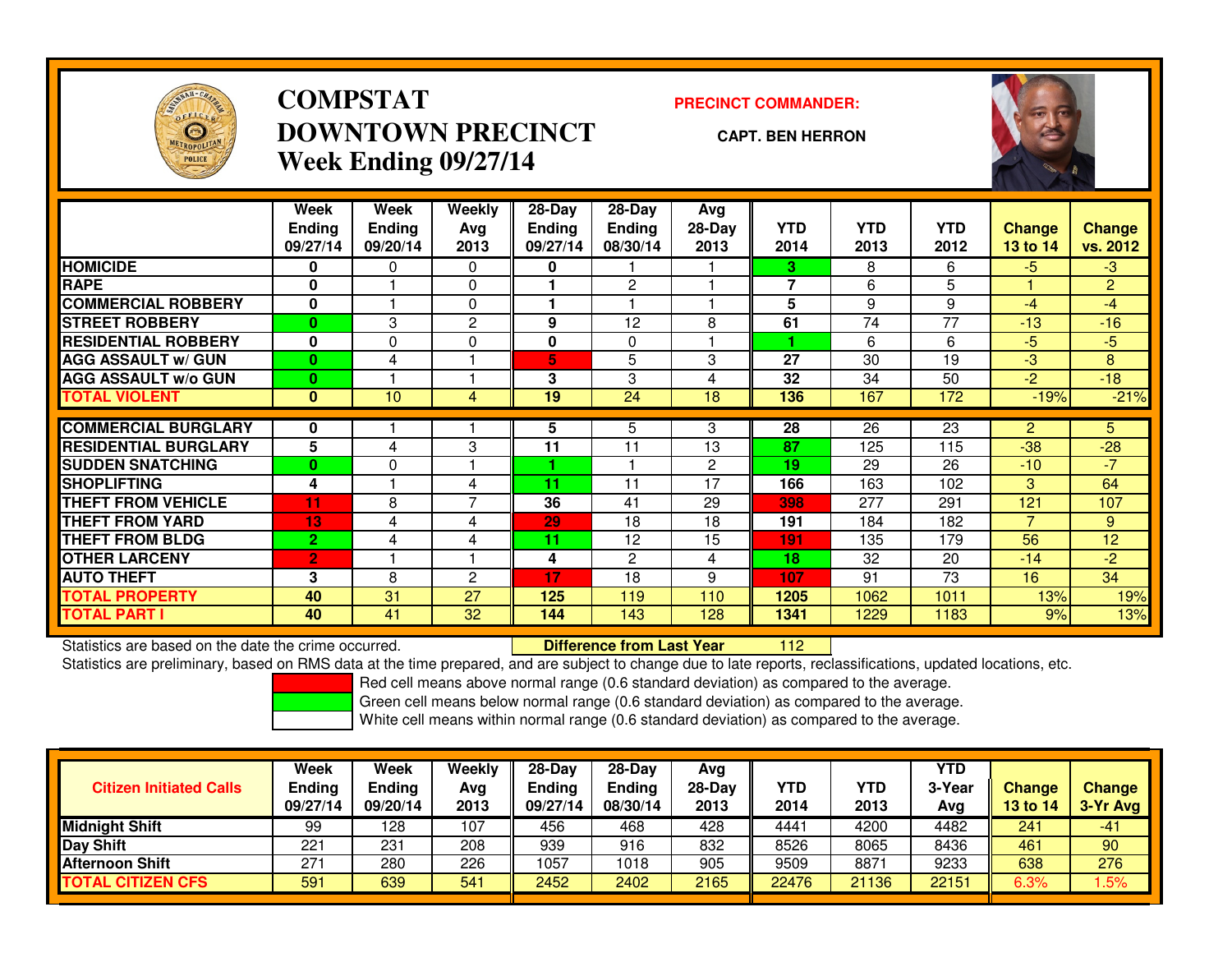

## **COMPSTATCENTRAL PRECINCT CAPT. DEVONN ADAMSWeek Ending 09/27/14**

**PRECINCT COMMANDER:**



|                             | Week          | Week          | <b>Weekly</b>  | $28$ -Day      | $28$ -Day      | Avg                      |            |            |            |                |                |
|-----------------------------|---------------|---------------|----------------|----------------|----------------|--------------------------|------------|------------|------------|----------------|----------------|
|                             | <b>Ending</b> | <b>Ending</b> | Avg            | <b>Ending</b>  | <b>Ending</b>  | $28-Day$                 | <b>YTD</b> | <b>YTD</b> | <b>YTD</b> | Change         | <b>Change</b>  |
|                             | 09/27/14      | 09/20/14      | 2013           | 09/27/14       | 08/30/14       | 2013                     | 2014       | 2013       | 2012       | 13 to 14       | vs. 2012       |
| <b>HOMICIDE</b>             | 0             | 0             | $\Omega$       | 0              | 0              |                          | 11         | 6          | 5.         | 5.             | 6              |
| <b>RAPE</b>                 | 0             | 0             | $\Omega$       | 0              | $\Omega$       | 0                        | 8          | 5          |            | 3              | $\overline{7}$ |
| <b>COMMERCIAL ROBBERY</b>   | $\bf{0}$      | $\Omega$      | 0              | 0              | $\Omega$       |                          | 11         | 11         | 12         | $\Omega$       | -1             |
| <b>STREET ROBBERY</b>       | $\bf{0}$      | 0             |                | 10             | 12             | 5                        | 78         | 48         | 61         | 30             | 17             |
| <b>RESIDENTIAL ROBBERY</b>  | 0             |               | $\Omega$       | 1              | 2              |                          | 6          | 5.         | 3          |                | 3 <sup>1</sup> |
| <b>AGG ASSAULT w/ GUN</b>   | 5             | 4             |                | 13             | 8              | 4                        | 60         | 41         | 39         | 19             | 21             |
| <b>AGG ASSAULT w/o GUN</b>  | $\bf{0}$      | 2             |                | $\overline{2}$ | $\overline{c}$ | 4                        | 34         | 44         | 38         | $-10^{-1}$     | $-4$           |
| <b>TOTAL VIOLENT</b>        | 5             | 7             | 4              | 26             | 24             | 17                       | 208        | 160        | 159        | 30%            | 31%            |
|                             |               |               |                | 7              | $\overline{ }$ | $\overline{\phantom{a}}$ |            |            |            |                |                |
| <b>COMMERCIAL BURGLARY</b>  |               | 3             | 2              |                |                |                          | 33         | 67         | 34         | $-34$          | -1             |
| <b>RESIDENTIAL BURGLARY</b> | 12            | 11            | 9              | 41             | 39             | 37                       | 322        | 337        | 375        | $-15$          | $-53$          |
| <b>SUDDEN SNATCHING</b>     |               | $\Omega$      | $\Omega$       |                |                |                          | 13         | 10         | 10         | 3              | 3              |
| <b>SHOPLIFTING</b>          |               |               | $\overline{c}$ | 5              | 6              | 8                        | 74         | 72         | 30         | $\overline{2}$ | 44             |
| <b>THEFT FROM VEHICLE</b>   | 11            | 6             | 9              | 42             | 45             | 36                       | 351        | 355        | 336        | $-4$           | 15             |
| <b>THEFT FROM YARD</b>      | 6             | 3             | 4              | 24             | 27             | 16                       | 188        | 160        | 216        | 28             | $-28$          |
| <b>THEFT FROM BLDG</b>      | 5             | 4             | 4              | 14             | 11             | 17                       | 172        | 152        | 131        | 20             | 41             |
| <b>OTHER LARCENY</b>        | 0             |               |                | $\mathbf{2}$   | $\overline{c}$ | 4                        | 13         | 24         | 14         | $-11$          | -1             |
| <b>AUTO THEFT</b>           | 4             |               | 4              | 13             | 11             | 17                       | 167        | 171        | 113        | $-4$           | 54             |
| <b>TOTAL PROPERTY</b>       | 41            | 30            | 35             | 149            | 149            | 142                      | 1333       | 1348       | 1259       | $-1%$          | 6%             |
| <b>TOTAL PART I</b>         | 46            | 37            | 40             | 175            | 173            | 159                      | 1541       | 1508       | 1418       | 2%             | 9%             |

Statistics are based on the date the crime occurred. **Difference from Last Year** 

Statistics are based on the date the crime occurred. **Difference from Last Year Net archicle Statistics** are based on the date trime occurred.<br>Statistics are preliminary, based on RMS data at the time prepared, and are sub

Red cell means above normal range (0.6 standard deviation) as compared to the average.

Green cell means below normal range (0.6 standard deviation) as compared to the average.

| <b>Citizen Initiated Calls</b> | <b>Week</b><br><b>Ending</b><br>09/27/14 | <b>Week</b><br>Endina<br>09/20/14 | Weeklv<br>Avg<br>2013 | $28-Day$<br><b>Ending</b><br>09/27/14 | $28$ -Dav<br>Ending<br>08/30/14 | Avg<br>28-Dav<br>2013 | YTD<br>2014 | <b>YTD</b><br>2013 | YTD<br>3-Year<br>Avg | <b>Change</b><br><b>13 to 14</b> | <b>Change</b><br>3-Yr Avg |
|--------------------------------|------------------------------------------|-----------------------------------|-----------------------|---------------------------------------|---------------------------------|-----------------------|-------------|--------------------|----------------------|----------------------------------|---------------------------|
| Midnight Shift                 | 115                                      | 135                               | 105                   | 482                                   | 477                             | 419                   | 4471        | 4119               | 4429                 | 352                              | 42                        |
| Day Shift                      | 267                                      | 250                               | 249                   | 1063                                  | 1021                            | 996                   | 10297       | 9544               | 9787                 | 753                              | 510                       |
| <b>Afternoon Shift</b>         | 260                                      | 292                               | 263                   | 147                                   | 1160                            | 050                   | 10612       | 10332              | 10904                | 280                              | $-292$                    |
| TOTAL CITIZEN CFS              | 642                                      | 677                               | 616                   | 2692                                  | 2658                            | 2465                  | 25380       | 23995              | 25120                | 5.8%                             | .0%                       |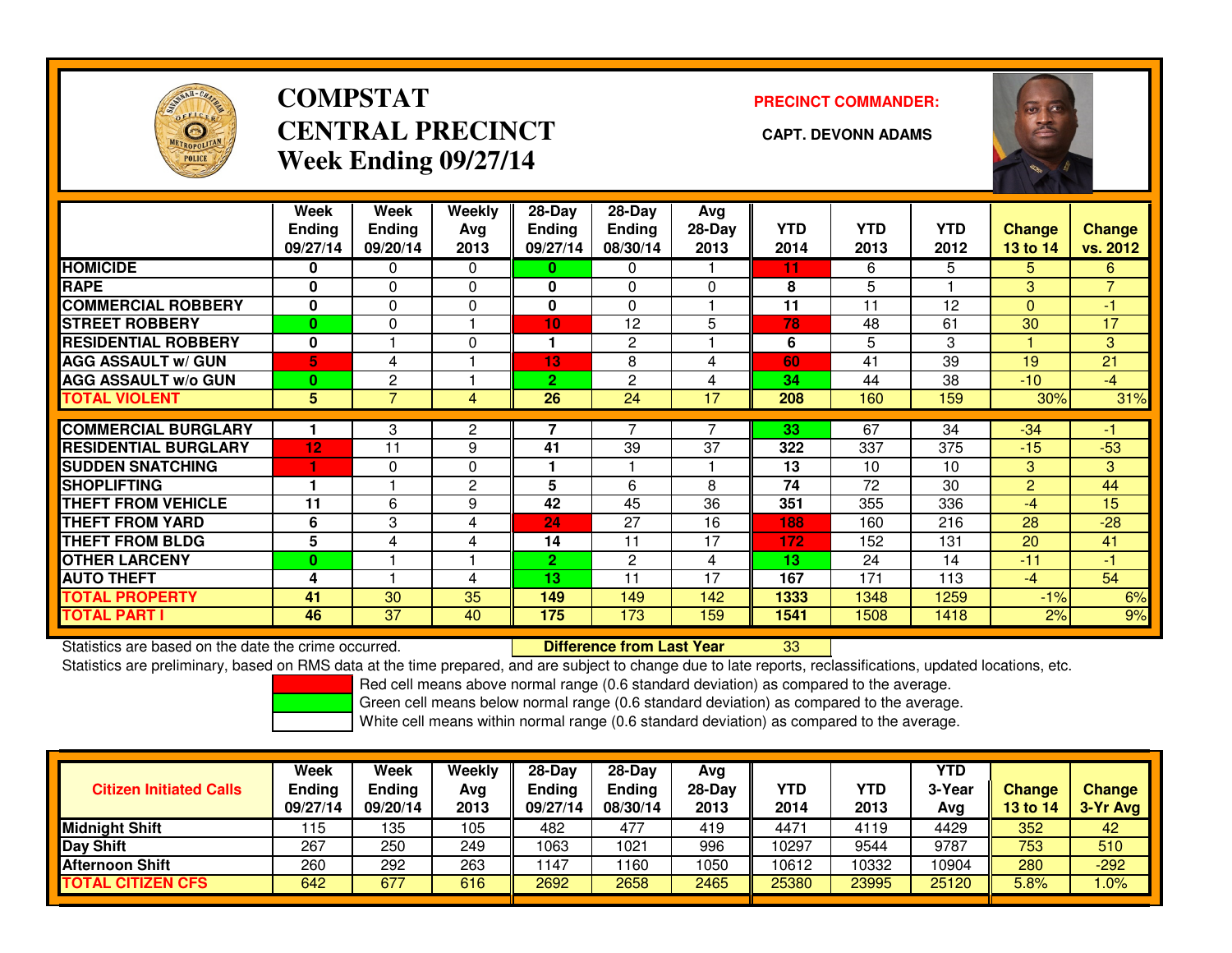

### **COMPSTAT PRECINCT COMMANDER: SOUTHSIDE PRECINCT CAPT. TERRY SHOOPWeek Ending 09/27/14**



|                             | Week<br><b>Ending</b><br>09/27/14 | Week<br><b>Ending</b><br>09/20/14 | <b>Weekly</b><br>Avg<br>2013 | $28$ -Day<br><b>Ending</b><br>09/27/14 | $28-Day$<br><b>Ending</b><br>08/30/14 | Avg<br>$28-Day$<br>2013 | <b>YTD</b><br>2014 | <b>YTD</b><br>2013 | <b>YTD</b><br>2012 | <b>Change</b><br>13 to 14 | <b>Change</b><br>vs. 2012 |
|-----------------------------|-----------------------------------|-----------------------------------|------------------------------|----------------------------------------|---------------------------------------|-------------------------|--------------------|--------------------|--------------------|---------------------------|---------------------------|
| <b>HOMICIDE</b>             | 0                                 | 0                                 | $\Omega$                     | 0                                      | 0                                     | $\Omega$                |                    | 3                  |                    | $-2$                      | 0                         |
| <b>RAPE</b>                 | 0                                 | 0                                 | 0                            | $\bf{0}$                               | 0                                     |                         | 5                  | 4                  | 4                  |                           |                           |
| <b>COMMERCIAL ROBBERY</b>   |                                   | 0                                 | 0                            |                                        | 0                                     | 2                       | 15                 | 15                 | 29                 | $\Omega$                  | $-14$                     |
| <b>STREET ROBBERY</b>       | $\overline{2}$                    |                                   |                              | 6                                      | 5                                     | 3                       | 44                 | 23                 | 44                 | 21                        | 0                         |
| <b>RESIDENTIAL ROBBERY</b>  | 0                                 | 0                                 | 0                            | 0                                      | 0                                     |                         | 10                 | 6                  | 9                  | 4                         |                           |
| <b>AGG ASSAULT w/ GUN</b>   | $\mathbf 0$                       |                                   | $\Omega$                     | $\mathbf{2}$                           | 3                                     |                         | 9                  | 11                 | 11                 | $-2$                      | $-2$                      |
| <b>AGG ASSAULT w/o GUN</b>  | $\mathbf 0$                       |                                   | 0                            | $\mathbf{2}$                           | 3                                     | $\overline{c}$          | 14                 | 23                 | 24                 | $-9$                      | $-10$                     |
| <b>TOTAL VIOLENT</b>        | 3                                 | $\mathbf{3}$                      | $\overline{2}$               | 11                                     | 11                                    | 10                      | 98                 | 85                 | 122                | 15%                       | $-20%$                    |
| <b>COMMERCIAL BURGLARY</b>  | $\mathbf 0$                       |                                   |                              | $\mathbf{2}$                           | 4                                     | 4                       | 29                 | 44                 | 56                 | $-15$                     | $-27$                     |
| <b>RESIDENTIAL BURGLARY</b> | 5                                 |                                   | 8                            | 11                                     | 12                                    | 31                      | 168                | 293                | 282                | $-125$                    | $-114$                    |
| <b>SUDDEN SNATCHING</b>     | $\mathbf 0$                       | 0                                 | $\Omega$                     | $\mathbf{0}$                           | 0                                     |                         | 9                  | 8                  | 7                  |                           | $\overline{2}$            |
| <b>SHOPLIFTING</b>          | 11                                | 13                                | 15                           | 55                                     | 56                                    | 58                      | 499                | 532                | 531                | $-33$                     | $-32$                     |
| <b>THEFT FROM VEHICLE</b>   | 7                                 | 8                                 | $\overline{7}$               | 37                                     | 37                                    | 28                      | 278                | 276                | 297                | $\overline{2}$            | $-19$                     |
| <b>THEFT FROM YARD</b>      | 3                                 |                                   | $\overline{2}$               | 9                                      | 10                                    | 8                       | 93                 | 80                 | 140                | 13                        | $-47$                     |
| <b>THEFT FROM BLDG</b>      | 6                                 | 5                                 | 5                            | 23                                     | 24                                    | 19                      | 171                | 187                | 197                | $-16$                     | $-26$                     |
| <b>OTHER LARCENY</b>        |                                   | 0                                 |                              | 3                                      | 2                                     | 4                       | 24                 | 34                 | 22                 | $-10$                     | $\overline{2}$            |
| <b>AUTO THEFT</b>           |                                   | $\overline{2}$                    | $\overline{2}$               | 8                                      | 12                                    | 9                       | 73                 | 88                 | 130                | $-15$                     | $-57$                     |
| <b>TOTAL PROPERTY</b>       | 34                                | 31                                | 41                           | 148                                    | 157                                   | 163                     | 1344               | 1542               | 1662               | $-13%$                    | $-19%$                    |
| <b>TOTAL PART I</b>         | 37                                | 34                                | 43                           | 159                                    | 168                                   | 173                     | 1442               | 1627               | 1784               | $-11%$                    | $-19%$                    |

Statistics are based on the date the crime occurred. **Difference from Last Year** 

-185

Statistics are preliminary, based on RMS data at the time prepared, and are subject to change due to late reports, reclassifications, updated locations, etc.

Red cell means above normal range (0.6 standard deviation) as compared to the average.

Green cell means below normal range (0.6 standard deviation) as compared to the average.

| <b>Citizen Initiated Calls</b> | <b>Week</b><br><b>Ending</b><br>09/27/14 | Week<br><b>Ending</b><br>09/20/14 | Weekly<br>Avg<br>2013 | $28-Day$<br><b>Ending</b><br>09/27/14 | $28-Dav$<br><b>Ending</b><br>08/30/14 | Avg<br>28-Day<br>2013 | YTD<br>2014 | YTD<br>2013 | YTD<br>3-Year<br>Avg | <b>Change</b><br>13 to 14 | Change<br>3-Yr Avg |
|--------------------------------|------------------------------------------|-----------------------------------|-----------------------|---------------------------------------|---------------------------------------|-----------------------|-------------|-------------|----------------------|---------------------------|--------------------|
| <b>Midnight Shift</b>          | 74                                       | 12                                | 86                    | 364                                   | 412                                   | 343                   | 3517        | 3292        | 3522                 | 225                       | -5                 |
| Day Shift                      | 276                                      | 252                               | 238                   | 1085                                  | 1033                                  | 950                   | 9999        | 9023        | 9787                 | 976                       | 212                |
| <b>Afternoon Shift</b>         | 274                                      | 268                               | 244                   | 1069                                  | 1076                                  | 976                   | 9944        | 9249        | 9844                 | 695                       | 100                |
| <b>TOTAL CITIZEN CFS</b>       | 624                                      | 632                               | 567                   | 2518                                  | 2521                                  | 2269                  | 23460       | 21564       | 23153                | 8.8%                      | .3%                |